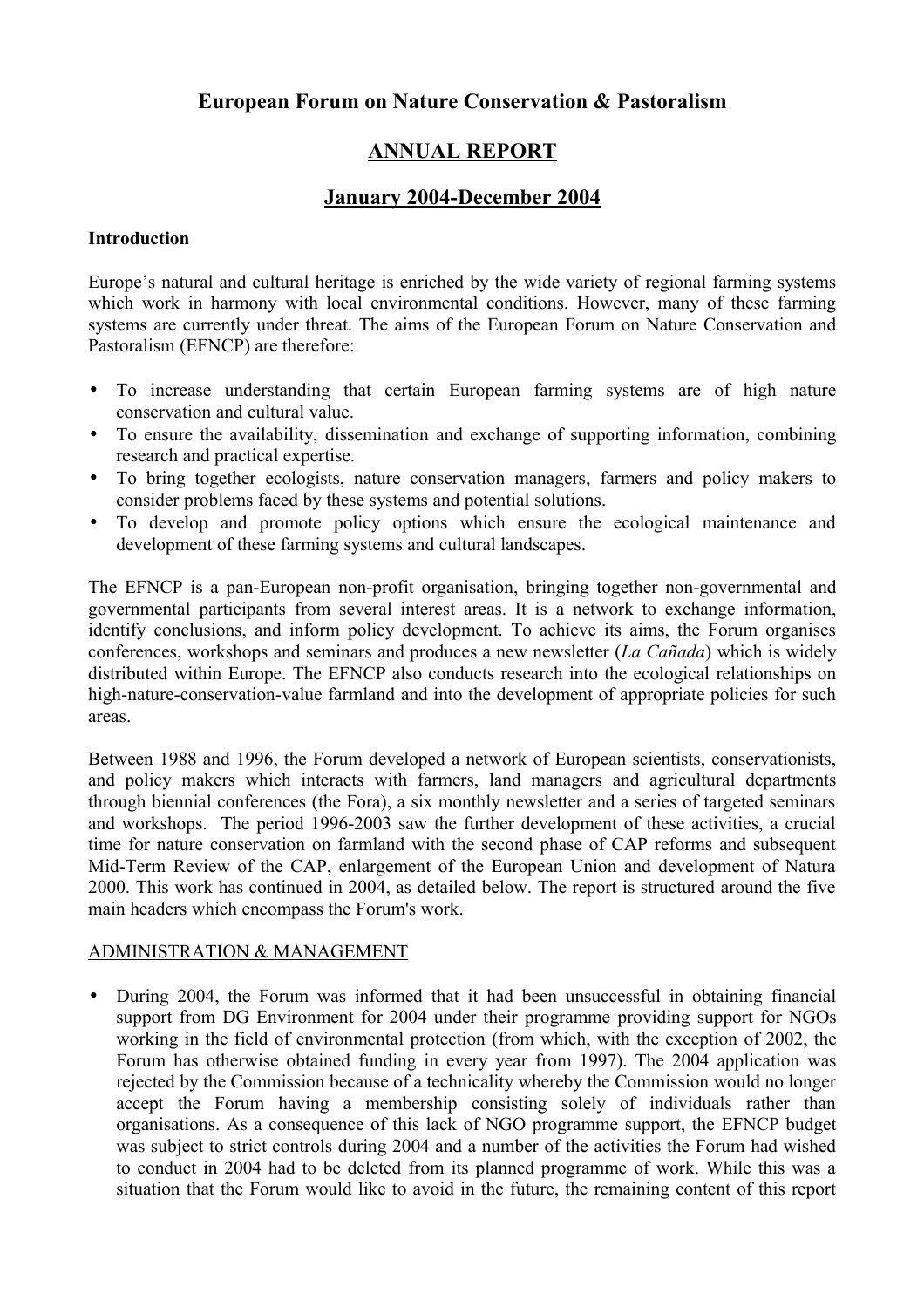serves to indicate that the Forum was still able to achieve much during the year despite not getting the NGO support grant.

- Partly in response to the Commission's requirement and partly to enhance the network, in 2004 the Forum extended formal Membership of the EFNCP to organisations rather than only individuals (as has been the case to-date). The Forum also initiated discussions on making changes to its legal structure. The current legal structure is exceedingly complex and the Directors have come to the conclusion that a simpler and more transparent structure is desirable. While discussions are continuing on the exact form that these changes will take, it is likely the Board of Directors will become more independent of the Executive Committee.
- Both the above changes are intimately linked to funding. The Board is aware that these will have a net cost, especially at the start, but are also aware that lack of reform is hampering Forum fund-raising efforts. Since its inception, the Forum has been fortunate to receive core funding (i.e. for its basic activities as opposed to project) from a variety of sources (e.g. DG Environment, WWF UK, the UK Joint Nature Conservation Committee and English Nature) and for a long period these accounted for the majority of the Forum's income. However, as DG Environment funding in particular has declined over the years, the Forum has become increasingly dependent on income from project work, with all concerned giving some voluntary time to Forum work. Although such an arrangement is workable for a short time, it soon becomes untenable, especially if project work and core functions are carried out by different individuals for any length of time. The Forum is therefore also investigating ways of reestablishing a degree of core funding.

### BIENNIAL CONFERENCES

The Forum is currently seeking funding to allow the Ninth Meeting of the Forum to be held in Pamporovo, Bulgaria in 2005. It is anticipated that this conference will be organised by EFNCP in association with the Sofia office of WWF's Danube Carpathian Project and the Bulgarian Ministry of Agriculture and Forests. Additional funding and support is currently being sought from other interested European organisations. The focus of this meeting will be on *Making High Nature Value farming in Europe's marginal areas socially sustainable*. It is therefore hoped that alongside the usual discussions of policy and science, there will be substantial inputs from rural economists and sociologists.

The Forum's conferences fulfil a major part of the role as a forum. These review progress on basic scientific work and identify further research needs in order to fulfil the requirements of informing policy development and awareness raising. A further role of main Forum meetings is to use the location to bring into the network a new range of contacts as well as maintaining earlier ones - as well as to see, on the ground, examples of high-nature-value farming systems. The 2005 meeting in Bulgaria will build on contacts built up over the years and on the success of recent Forum workshops highlighting the issues facing High Nature Value (HNV) farmers and farmland in Central and Eastern Europe. It is intended that the 2005 conference will adopt a similar structure to previous Forum conferences, especially with regard to incorporating farm visits and discussions into the overall programme.

## RESEARCH

During 2004, the Forum completed input to:

• *Transhumount: A review of the role of transhumance in mountain ecosystem processes and dynamics* This Accompanying Measure was funded under the European Commission's 5th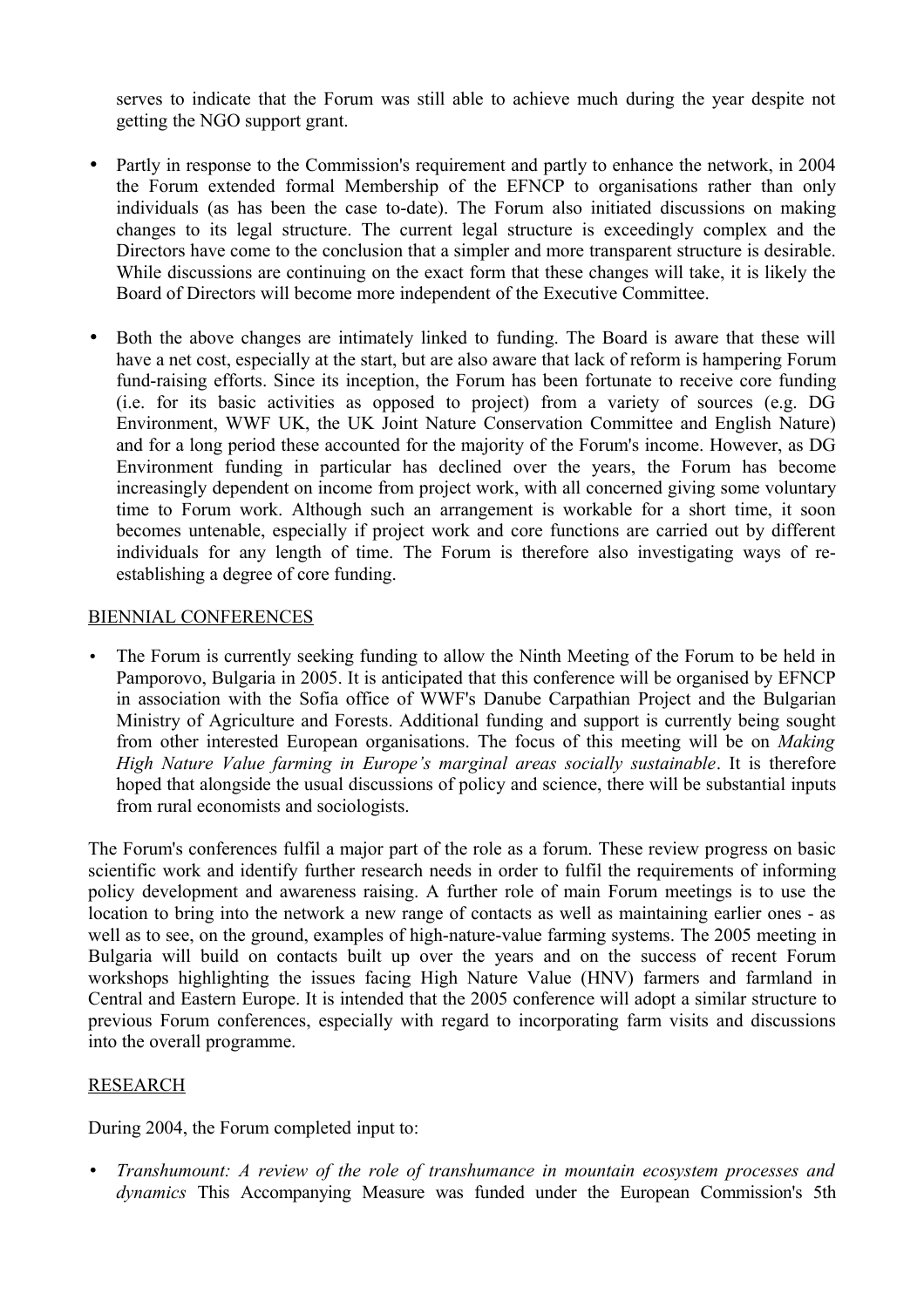Framework Programme. The project was coordinated by ALTERRA in the Netherlands and was conducted in collaboration with a number of partners from throughout Europe. The overall objective of this project was to summarise the current status of transhumance in European mountains and its influence on the component fragile ecosystems. The Forum assisted with the organisation of one workshop and one larger conference and with the production of a book summarising the outcomes of these meetings. The conference for this project was held in Landquart, Switzerland in May 2004 and the book summarising the project findings was published in September 2004. Further information on the project can be found at *[http://www.alterra-research.nl/servlet/page?\\_pageid=793&\\_dad=portal30&\\_schema=PORTAL30](http://www.alterra-research.nl/servlet/page?_pageid=793&_dad=portal30&_schema=PORTAL30)* while details of the book can be found at: *[http://www.landscape-ecology.org](http://www.landscape-ecology.org/)*

The Forum also continued input to the following research projects during 2004:

• *PAN: Thematic Network on Cultural Landscapes and their Ecosystems.* This Thematic Network is funded under the European Commission's  $5<sup>th</sup>$  Framework programme. The project is coordinated by the University of Bergen and is conducted in collaboration with partners from throughout Europe. The Forum will assist with the organisation of two of six workshops over a three year period and will contribute to these and help with the dissemination of the outputs. During 2004, meetings of the network were held in Hanover (March 2004) and in Bergen (September 2004). Further information on the project can be found at *[http://pan.cultland.org/](http://www.cultland.org/pan)*

New research projects to which the Forum contributed to in 2004 include:

• *Assessing the potential impact on the Natural Heritage of the mid-term review of the CAP.* This project is being conducted under contract from the Irish Heritage Council and involves the Forum working in collaboration with a freelance economist and a landscape character expert. Reference farms in HNV farmland areas in Ireland are being used to examine both the economic and noneconomic drivers which will influence farmers' responses to the reform. Information is being collected through a combination of interviews and a workshop in Athlone in December 2004.

In 2003 and 2004, the Forum increased it's focus on how the movement of agricultural support from the first pillar to the second pillar of the CAP will affect farming systems of high nature conservation value. This is especially relevant to the Mediterranean areas, to peripheral and mountain regions and to the recently acceded countries of central and eastern Europe.

#### DISSEMINATION

During 2004, the Forum:

- Produced and distributed issue 18 of the Forum newsletter *La Cañada*, whose distribution is now 1200 and rising. *La Cañada* is sent to those active in Forum activities, appropriate officials in governments and the Commission, and as part of information provided in response to enquiries about the Forum. It has proven a very effective tool. Issue 18 of the newsletter was a doubleissue and contained overviews of the meetings and workshops with which the Forum was involved in 2004.
- Produced a chapter on *Farmland and high nature value areas* as part of a European Environment Agency sub-report on *Halting Biodiversity Loss in Europe*. This writing was done under contract to the European Centre for Nature Conservation in the Netherlands.
- Continued to participate in the Biodiversity Expert Group charged with reviewing the EC Biodiversity Strategy and Action Plans, and contributed especially to commenting on the Action Plan for Agriculture (which was considered along with other Action Plans at the Stakeholders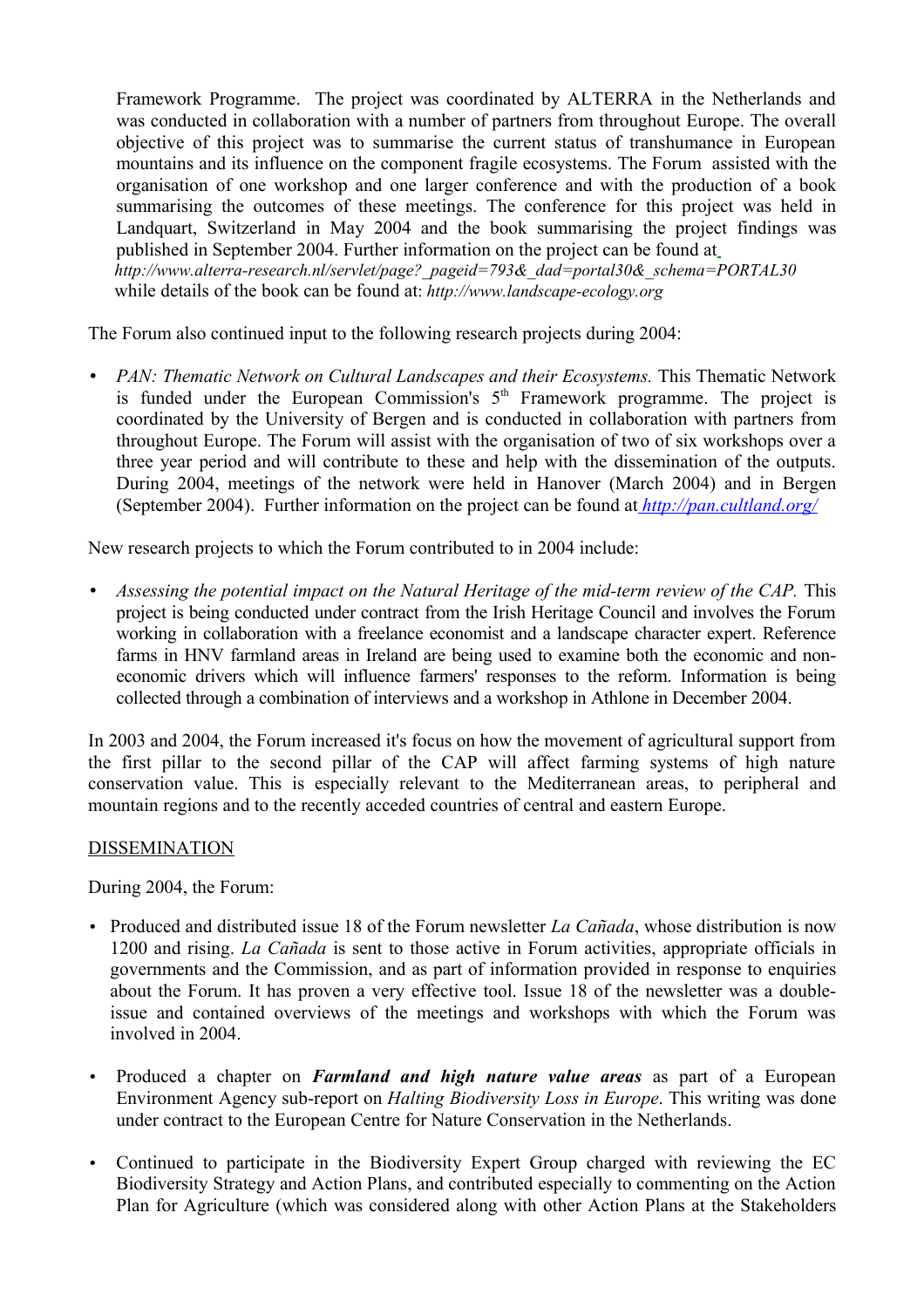Conference concerned with *Biodiversity and the EU: sustaining life, sustaining livelihoods* which was organised by the Irish Presidency and the European Commsison in Malahide, Republic of Ireland in May 2004).

- Maintained contacts with a wide variety of interested parties throughout Europe through involvement and representation on other networks (e.g. GAP, Eurosite) and through participation of Forum representatives at a wide variety of meetings and seminars. In particular, in April 2004, the Forum was invited to a workshop for the Global Pastoral Programme (GPP) in Nairobi, Kenya hosted by the United Nation Development Programme (UNDP). The Forum's experience with tools, arguments and strategies used to convince policy makers in Europe is of potential use to the GPP and it is hoped that the Forum and the GPP will collaborate in the future.
- Started to update the content of the Forum website (http://www.efncp.org) to reflect recent activities. This process will continue in 2005 at which time it is also hoped to address general presentational quality issues of the site in order to improve its effectiveness.

### ORGANISATION OF SEMINARS & REPRESENTATION ON EC COMMITTEES

During 2004, the Forum:

- Held a seminar in Brussels on *The Impact of Decoupled Payments on High Nature Value Farming Systems* (January 2004). This one-day was seminar mainly aimed at European Commission officials and was organised by EFNCP with support from DG Agriculture's Information Action programme. Papers connected with this workshop are available on the EFNCP website http://www.efncp.com
- Held a seminar in Brussels on *The impact of Accession on High Nature Value cattle systems in Central and Eastern Europe* (March 2004). This one-day was seminar mainly aimed at European Commission officials and was organised by EFNCP with support from DG Agriculture's Information Action programme. Papers connected with this workshop are available on the EFNCP website http://www.efncp.com
- Set in motion the preparations for a seminar in Brussels in early 2005 concerned with *The potential impact on High Nature Value farming areas of the European Commission's proposed changes to Less Favoured Areas.* This seminar will be organised by EFNCP with support from Euromontana, the Scottish Crofting Foundation and others.
- The Forum has continued to have representatives nominated to attend meetings of the Consultative Committees on 'Rural Development', 'Agriculture and Environment' and 'Animal Products' established by DG Agriculture. Four networks (World Wide Fund for Nature, BirdLife International, European Environment Bureau and the Forum) are working together to provide the environmental NGO input to these meetings. Regular cancellation and short-notice rescheduling of these Committees by DG Agriculture has, however, made it difficult for the Forum representatives to attend many of the meetings in 2004.

#### PUBLICATIONS

In addition to the newsletter *La Cañada*, publications arising from the work of the Forum during 2004 include: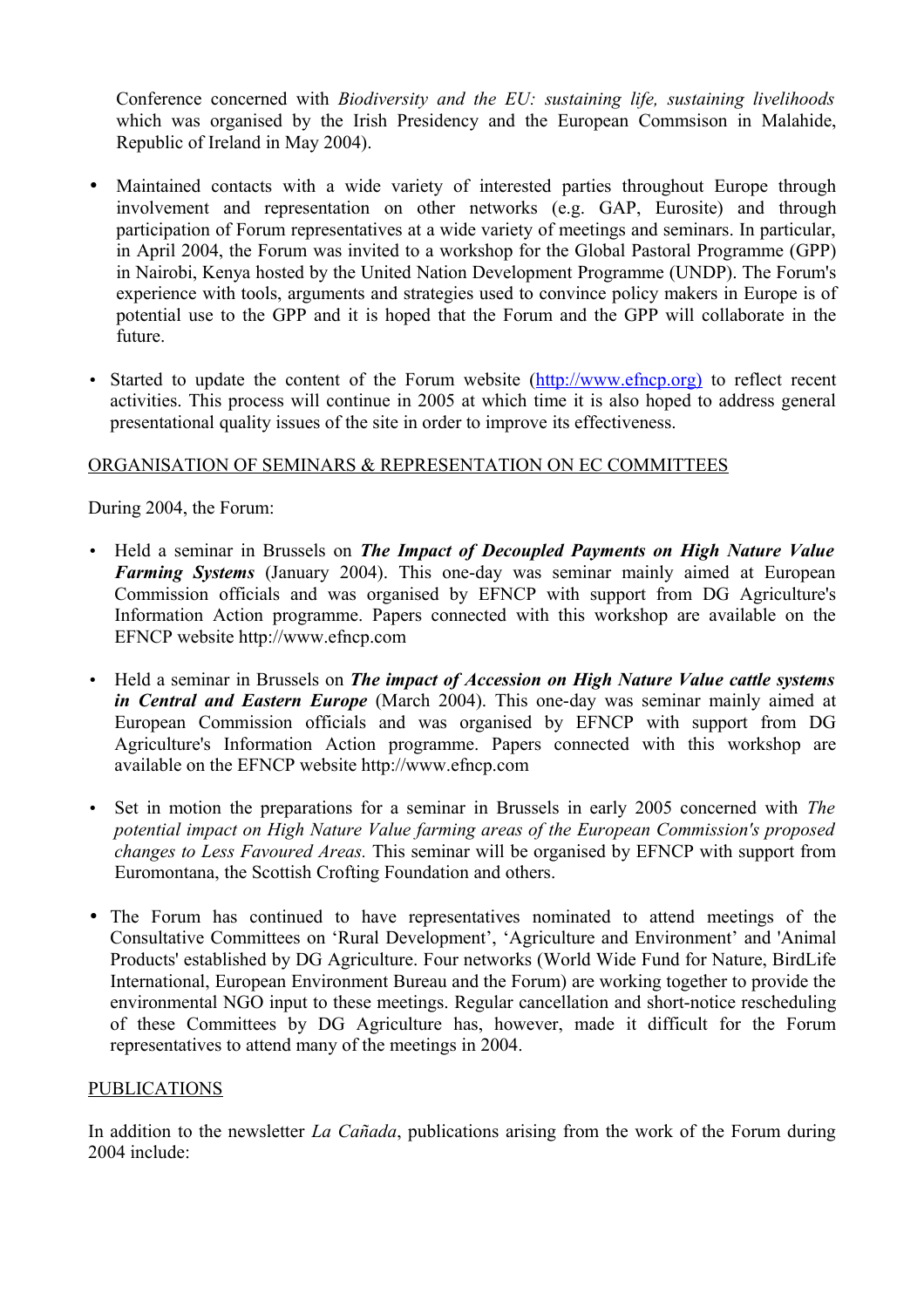- Bunce, R.G.H., Pérez Soba, M., Jongman, R.H.G., Gómez Sal, A. & Austad, I. (2004) *Transhumance and biodiversity in European mountains*. International Association for Landscape Ecology, Wageningen, The Netherlands. 307 pp
- Bignal,E., Jones, DG, Kearney, B and O'Leary T (2004) *Assessing the potential impact on the Natural Heritage of the Mid-Term Review of the CAP*. Interim and Draft Final Report to the Irish Heritage Council,. Kilkenny, Ireland.
- McCracken, D.I. (2004) *Farmland and high nature value areas*. Chapter prepared for ECNC/ETC/NPB input to European Environment Agency sub-report on Halting Biodiversity Loss. 18 pp